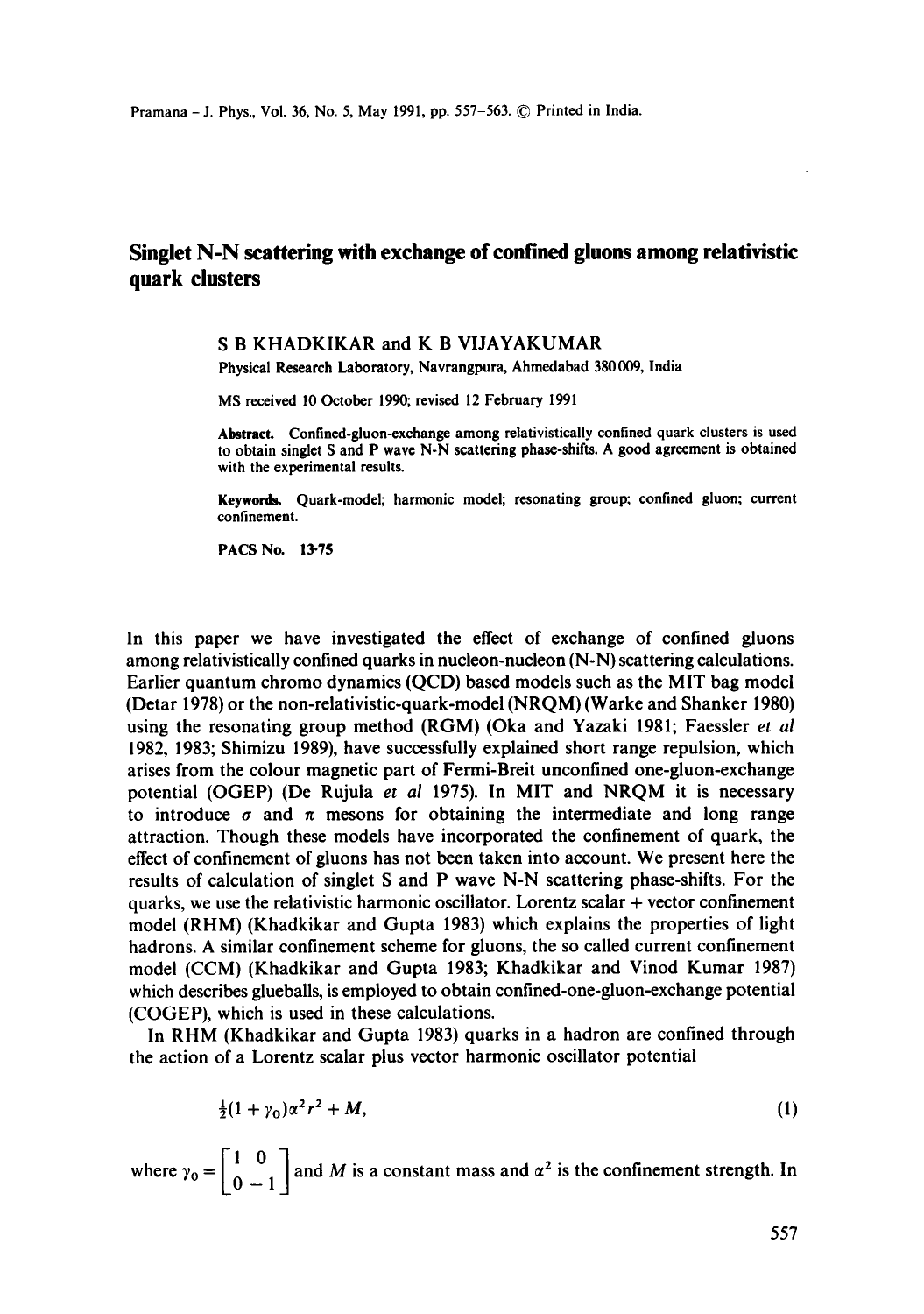RHM (Khadkikar and Gupta 1983) the quark wave function  $(\psi)$  is given by:

$$
\psi = N \left[ \begin{array}{c} \chi \\ \sigma \cdot P \\ \hline E + M \end{array} \right],
$$
 (2)

where,

$$
N = \left(\frac{2(E+M)}{3E+M}\right)^{1/2}.\tag{3}
$$

Here it should be noted that  $E$  is an eigen-value of the single particle Dirac equation with the interaction given in (1). We perform a similarity transformation to eliminate the small component such that,

$$
U\psi = \begin{pmatrix} \chi \\ 0 \end{pmatrix},\tag{4}
$$

where  $U$  is given by

$$
\frac{1}{N\left[1+\frac{P^2}{(E+M)^2}\right]} \left[\frac{1}{\sigma \cdot P} \frac{\sigma \cdot P}{1}\right].
$$
 (5)

here  $U$  is a momentum and state  $(E)$  dependent transformation operator. With this  $\chi$  satisfies the 'harmonic oscillator' wave equation

$$
\left(\frac{\mathbf{P}^2}{E+M} + \alpha^2 r^2\right)\chi = (E-M)\chi.
$$
 (6)

Any operator (O) acting on  $\psi$  is then transformed to  $\tilde{O}$  acting on  $\chi$ 

$$
\tilde{O} = (U^+)^{-1} O U^{-1}.
$$
\n(7)

Generalization to many quarks is trivial. The Hamiitonian is transformed to that acting on  $\chi$  and then extended to six quark systems inclusive of centre of mass (CM) correction:

$$
\widetilde{H}_1 = \sum_{i=1}^6 \frac{\mathbf{P}_i^2}{E+M} - \mathbf{K}_G - \sum_{i < j} \alpha'^2 \mathbf{r}_{ij}^2 \lambda_i \cdot \lambda_j + \sum_{i < j} \widetilde{V}_{ij}^{\text{COGEP}},\tag{8}
$$

where  $(E + M)/2$  is the dynamic effective mass of the quark,  $K_G = P_c^2/6(E + M)$  is the kinetic energy for the CM motion of the total system and  $r_{ij}$  is the distance between quarks i and j. The  $\alpha'^2$  is the confinement strength. The RHM (Khadkikar and Gupta 1983) would be equivalent to the NRQM where the constituent masses for the various operators have to be defined according to the transformation eq. (7). So, the 'constituent mass' for kinetic energy is  $(E + M)/2$ . Thus we have an exactly equivalent non-relativistic Hamiltonian which we can use as in NRQM (Shimizu 1989). However it should be noted that the Hamiltonian given in (8) will be evaluated in static approximation only. In this approximation the momentum dependent terms in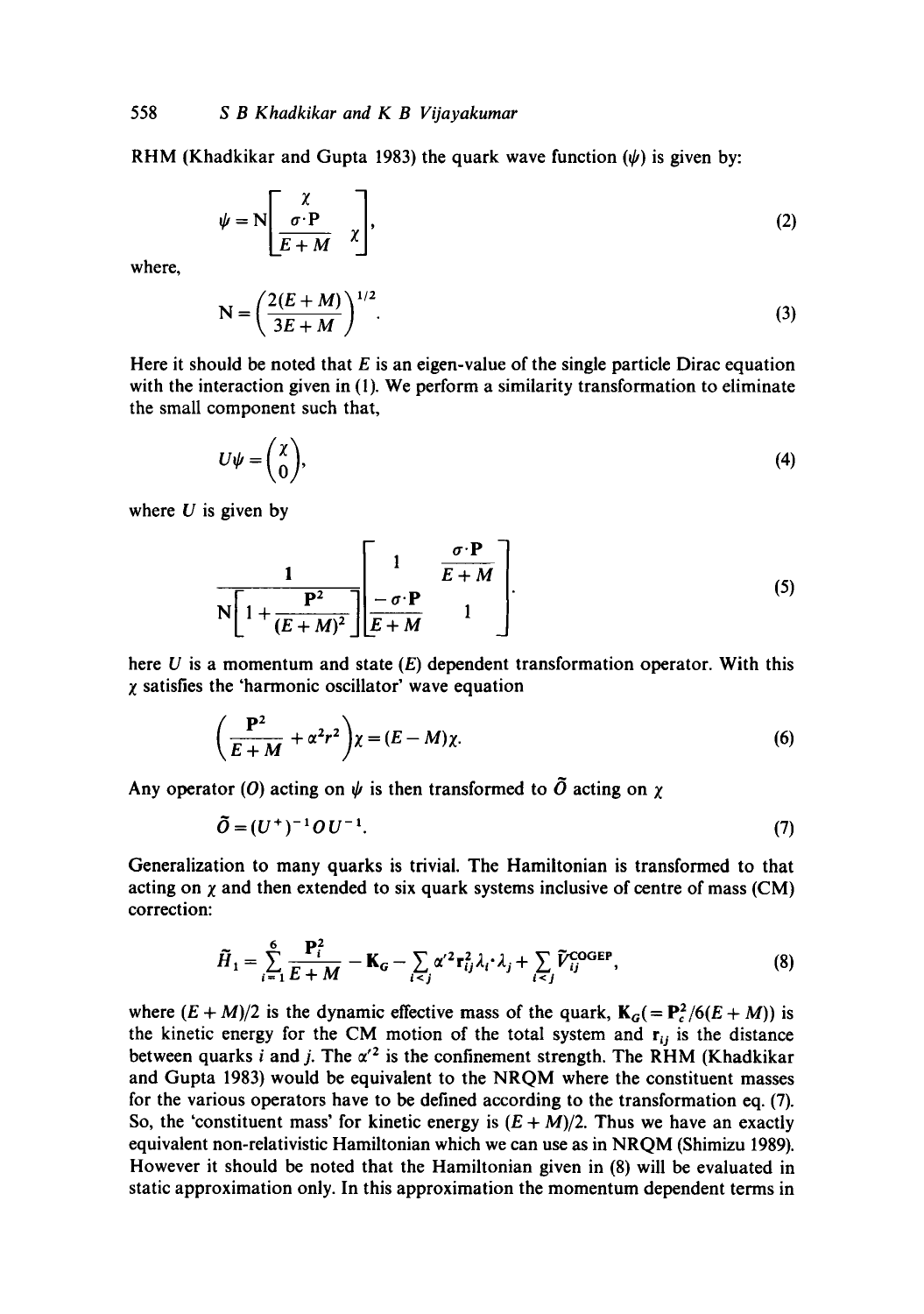## *Singlet N-N scattering* 559

 $\tilde{V}^{\text{COGEP}}$  are dropped and the norm of the wave function (x) is unity when they belong to the same nucleon. The one-body kinetic energy term is related to the original one-body Dirac operator (eq. (6)) by removal of 'center of mass' of oscillator and supplying the  $-\lambda_i \lambda_j$  factor with appropriate redefinition of  $\alpha'^2$  so the eq. (6) and one body part ofeq. (8) give identical expression for intrinsic average nucleon-delta energy. However  $\alpha'^2$  is varied later to take account of  $\tilde{V}^{\text{COGEP}}$  on the nucleon. This results in a very small change in  $\alpha'^2$ . We obtain below central part of the COGEP ( $\tilde{V}^{\text{COGEP}}$ ).

The COGEP is obtained from the relativistic expression for the scattering amplitude for the quarks

$$
M_{fi} = \frac{g_s^2}{4\pi} \bar{\psi}_i \gamma^\mu \frac{\lambda_i^a}{2} \psi_i \mathbf{D}^{ab}_{\mu\nu}(\dot{q}) \bar{\psi}_j \gamma^\nu \frac{\lambda_j^b}{2} \psi_j, \tag{9}
$$

here  $\psi_{i j j}$  are the wave functions of the quarks,  $D_{\mu\nu}^{ab} = \delta_{ab} D_{\mu\nu}$  are the CCM gluon propagators in momentum representation,  $g_s^2/4\pi (= \alpha_s)$  is the quark-gluon coupling constant and  $\lambda_i$  is the colour SU(3)<sub>c</sub> generator of the *i*th quark.

For completeness we give a short description of the gluon propagators. In CCM (Khadkikar 1985; Khadkikar and Vinod Kumar 1987) propagators are obtained very simply using the properties of harmonic oscillator wave-functions as follows

$$
D_1(\mathbf{r}, \mathbf{r}', E = 0) \equiv \left\langle \mathbf{r} \left| \frac{c}{2\mathbf{a} \cdot \mathbf{a}^+ + 3} \right| \mathbf{r}' \right\rangle = c \sum_{\{\mathbf{N}\}} \frac{\psi_N^*(\mathbf{r}) \psi_N(\mathbf{r}')}{2\mathbf{N} + 3}.
$$
 (10)

Here c corresponds to the CCM parameter. Transferring the source point (r') to origin we obtain  $(r - r' \Rightarrow r)$ 

$$
D_1(\mathbf{r}, 0, E = 0) \equiv D_1 = c \sum_{\{\mathbf{N}\}} \frac{\psi_{\mathbf{N}}(\mathbf{r}) \psi_{\mathbf{N}}(0)}{2\mathbf{N} + 3} = \frac{\Gamma_{3/4}}{(4\pi)^{3/2}} c(c\mathbf{r})^{-3/2} W_{0;-1/4} (c^2 \mathbf{r}^2). \tag{11}
$$

Similarly

$$
D_0(\mathbf{r}, 0, E = 0) \equiv D_0 = c \sum_{\{N\}} \frac{\psi_N(\mathbf{r}) \psi_N(0)}{2N + 1} = \frac{\Gamma_{1/4}}{(4\pi)^{3/2}} c(ct)^{-3/2} W_{1/2;-1/4}(c^2 r^2),
$$
\n(12)

where *W*'s are Whittaker functions  $\left(\sim \frac{e^{i(r_r/2)}}{r}\right)$ 

The complete propagators are given by

$$
D_{00}(r) = 4\pi D_0(r),\tag{13}
$$

where  $D_0(r)$  is given by (12). The  $D_{ik}(r)$  is given by,

$$
D_{ik}(r) = -4\pi \left\{ \delta_{ik} - \frac{a_i^+ \, a_k}{\mathbf{a} \cdot \mathbf{a}^+} \right\} D_1(r),\tag{14}
$$

where  $D_1$  is given by (11).

It should be noted that these propagators are similar to those given by (Feynmann *et al* 1976) apart from the time coordinate which is suppressed here.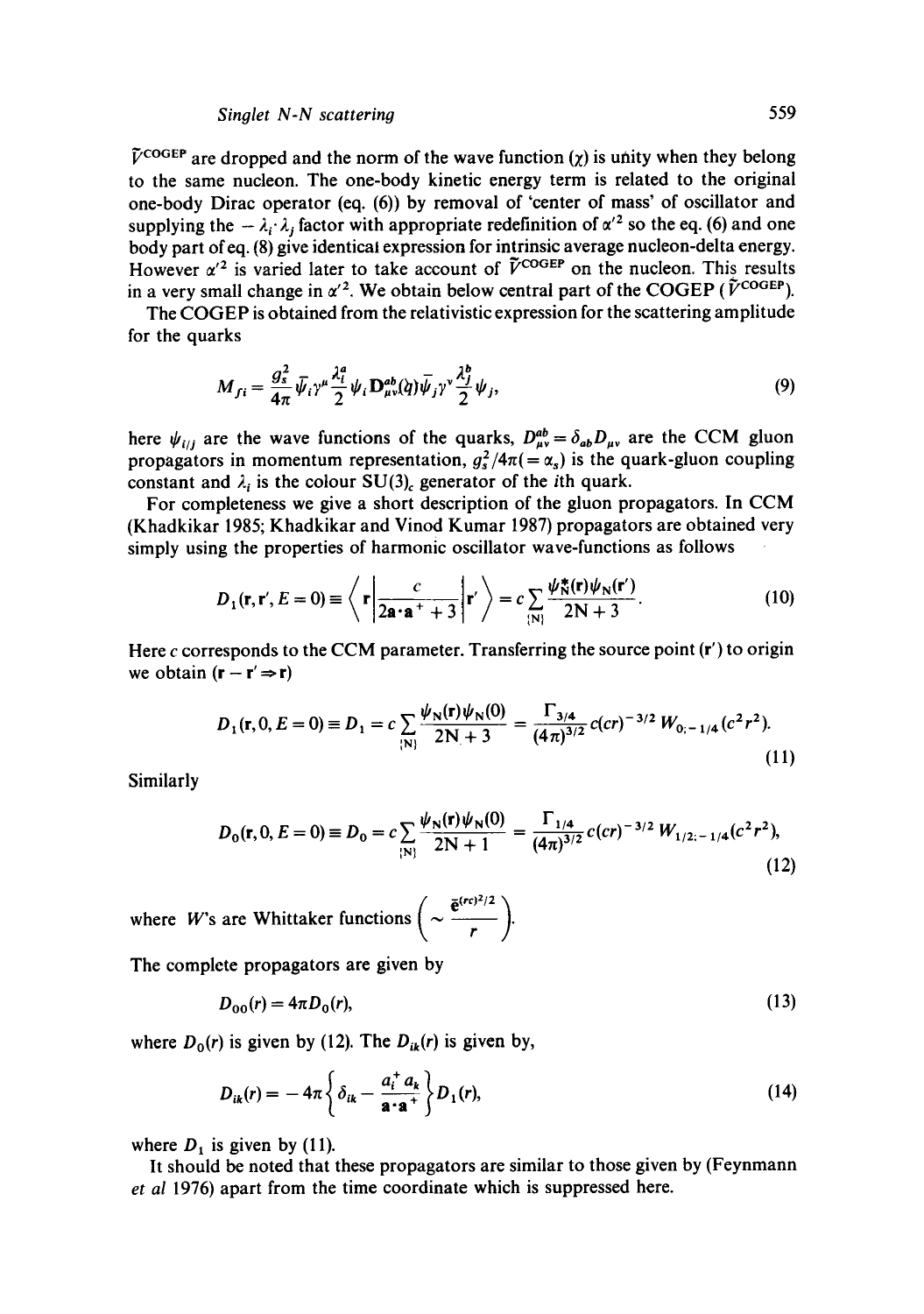Using (7) the scattering amplitude (De Rujula *et al* 1975) becomes,

$$
M_{fi} = \frac{\alpha_s}{2} N^4 \chi_i^+ \chi_j^+ \tilde{U}(\mathbf{P}_i, \mathbf{P}_j, \mathbf{q}) \chi_i \chi_j \lambda_i \lambda_j, \qquad (15)
$$

where N is given by (3) and  $\tilde{U}(\mathbf{P}_i, \mathbf{P}_i, \mathbf{q})$  is the particle interaction operator in the momentum representation. By taking the Fourier transform of each term we get the potential operator in the coordinate space. The central part of the COGEP in the static limit is

$$
\widetilde{V}_{i,j}^{\text{COGEP}} = \frac{\alpha_s \mathbf{N}^4}{2} \lambda_i \cdot \lambda_j \left[ D_0(r) + \frac{1}{(E+M)^2} (4\pi \delta^3(r) - c^4 r^2 D_1(r)) (1 - 2/3 \sigma_i \cdot \sigma_j) \right].
$$
\n(16)

Here, we have ignored higher order terms in a and  $a<sup>+</sup>$  in the spirit of Fermi-Breit interaction. In addition to the above interaction, full COGEP has the usual tensor, Darwin and orbit-orbit terms.

The parameters in our model b, E, M,  $\alpha'^2$ , where b is the oscillator size parameter, are chosen in RHM (Khadkikar and Gupta 1983) to give reasonable values for the root mean square charge radius and the magnetic moments of the nucleon. The parameters  $E$  and  $M$  are fitted from hadron spectroscopy. The confinement strength  $\alpha'^2$  is fixed by the stability condition for the nucleon mass against the variation of the size parameter b.

$$
\frac{\partial}{\partial b} \langle N|H|N\rangle = 0. \tag{17}
$$

In (16)  $c$ (fm<sup>-1</sup>) gives the range of propagation of gluons and is fitted in CCM (Khadkikar and Vinod Kumar 1987) to obtain the glueball spectra. The parameters used in our calculation are listed in table 1.

We can now employ the exactly analogous formulation of NRQM (Oka and Yazaki 1981; Faessler *et al* 1982) and calculate the scattering phase-shifts as functions of energy using Kohn-Huiten-Kato variational principle (Kamimura 1977).

Using the parameters in table 1 we searched for the single parameter  $\alpha_s$  consistent with other parameters for both  ${}^{1}S_{0}$  and  ${}^{1}P_{1}$  to obtain agreement with experimental phase shifts. We obtain  $\alpha_s = 2.80$ . The energy dependence of the phase shifts is remarkably reproduced in both the cases. The plots for the  ${}^{1}S_{0}$  and  ${}^{1}P_{1}$  phase shifts are given in figures 1 and 2 in comparison with the experiment (Arndt *et al* 1983). The

#### **Table 1.** Parameters used in our calculation.

```
b = 0.86 fm
M = 160.6 meV
\alpha_s = 2.8\alpha'^2 = 15.01 meV fm<sup>-2</sup>
E = 428.65 meV
c = 1.80 fm<sup>-1</sup>
```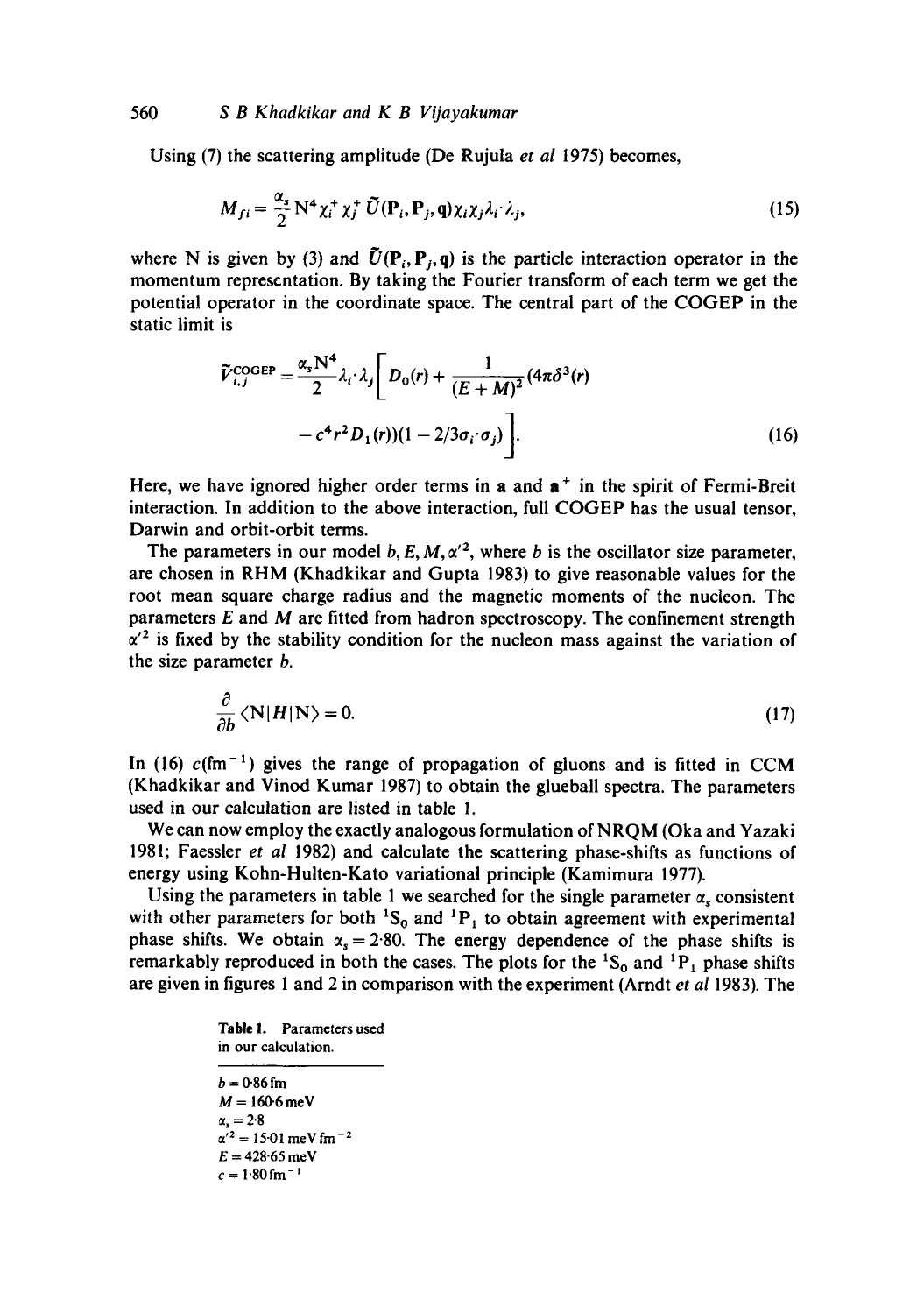

Figure 1.  ${}^{1}S_{0}$  N-N phase-shifts as a function of the laboratory energy. The solid curve is the theoretical calculation and the dotted curve represents the experimental phase-shifts (Arndt *et al* 1983).



Figure 2.  $P_1$  N-N phase-shifts as a function of the laboratory energy. The solid curve is the theoretical calculation and the dotted curve represents the experimental phase-shifts (Arndt *et al* 1983).

hard core radius  $(r_c)$  for <sup>1</sup>S<sub>0</sub> is given by:  $r_c = -\partial \delta(k)/\partial k|_{k=0}$ , and is found to be 0-621 fm.

To understand the nature of the potential we have plotted the diagonal kernels of the N-N potential ( $V_{aa}$ ) for both <sup>1</sup>S<sub>0</sub> and <sup>1</sup>P<sub>1</sub> against relative distance (R) between the nucleons (see figures 3 and 4). The adiabatic potential calculated in Born-Oppenheimer approximation is defined as,

$$
V_{\alpha\beta} = \langle \psi_{\alpha}(\mathbf{R}) | H | \psi_{\beta}(\mathbf{R}) \rangle - \langle \psi_{\alpha}(\infty) | H | \psi_{\beta}(\infty) \rangle \tag{18}
$$

where H is the Hamiltonian in (8) and  $\psi_{\alpha}(\mathbf{R})$  is the normalized wavefunction of two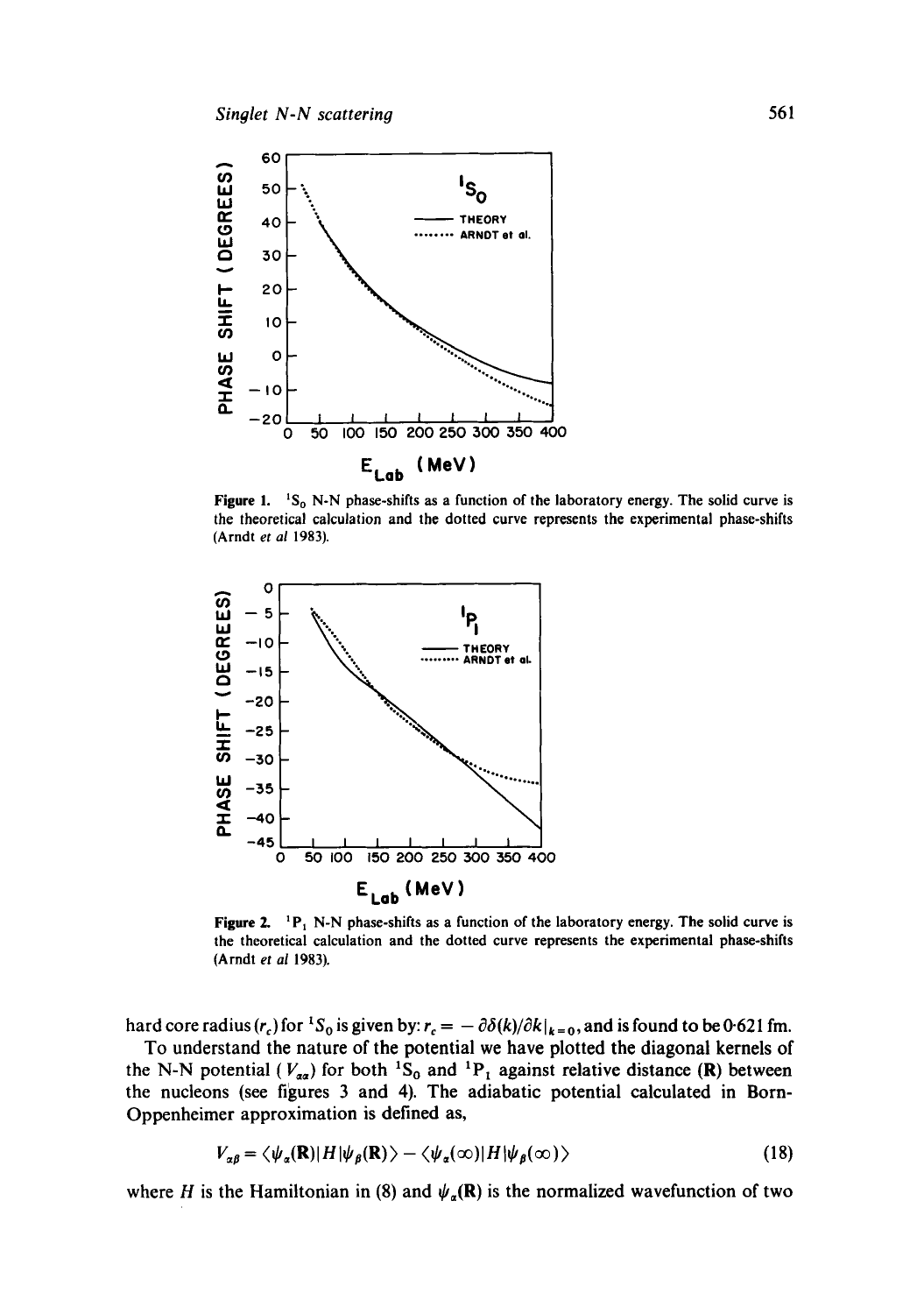

**Figure 3.** The adiabatic potential defined in  $(18)$  for the  ${}^{1}S_{0}$  N-N potential as a function of  $R(fm)$ .



**Figure 4.**  of R(fm). The adiabatic potential defined in (18) for the  ${}^{1}P_1$  N-N potential as a function

nucleon system in a state  $\alpha$  separated by a distance **R**.

$$
\psi_a(R) = AN[\phi_A(1, 2, 3, R/2)\phi_B(4, 5, 6, -R/2)]_a, \tag{19}
$$

where A is the totally anti-symmetrizing operator for the six-quark system (Shimizu 1989), and  $\mathbb{R}/2$  and  $-\mathbb{R}/2$  are the origin of two clusters A and B respectively.

At short distances the exchange kernels of  $\delta(r)$  dominate over the exchange kernels of  $c^4r^2D_1(r)$  thus providing the short range repulsion. But in the intermediate and long ranges the exchange kernels of  $c^4r^2D_1(r)$  dominate over the exchange kernels